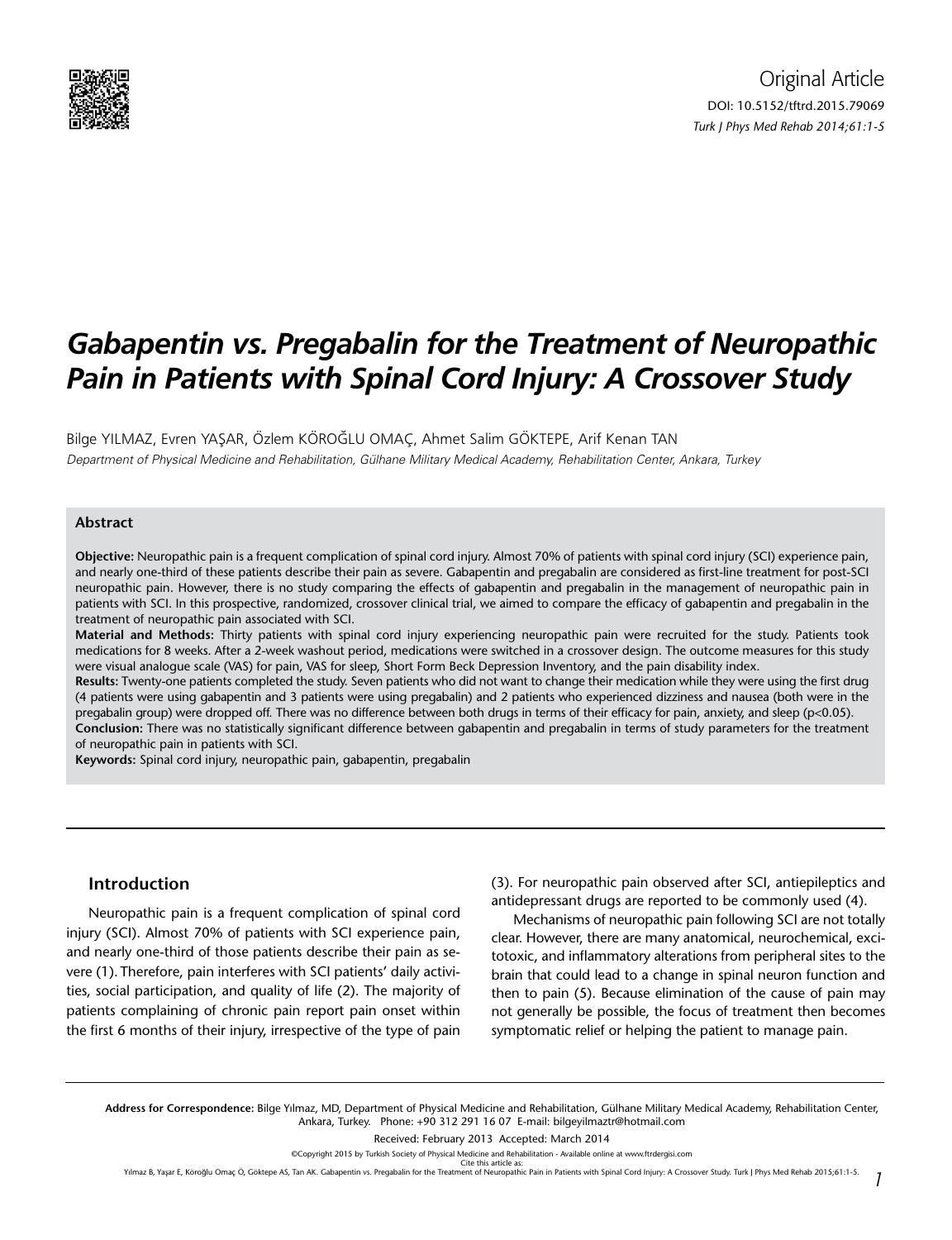There are a large number of treatments that are used for symptomatic relief, often with little evidence of efficacy. Even when controlled clinical trials have been performed, satisfactory relief (as defined by a 50% reduction in pain) is at best obtained in about one-third of patients (6).

Gabapentinoids, which are now considered to be first-line treatment for post-SCI neuropathic pain, mimic the neurotransmitter GABA and show indirect interaction with the GABA receptor. Interaction with voltage gated N-type calcium ion channels at the  $\alpha$ <sub>-</sub> $\delta$  subunit and also indirect interaction with the NMDA receptor could increase the activity of inhibitory neurons, causing a decrease in the transmission of nociceptive signals (4,7).

Ahn et al. (8) conducted a before-and-after trial of SCI patients with pain, in which they found that gabapentin was effective in decreasing neuropathic pain refractory to conventional analgesics. Siddall et al. (9) reported that patients in the treatment group receiving 150 to 600 mg daily of pregabalin experienced a significantly greater improvement in pain and sleep than those in the control group. Vranken et al. (10) found that subjects in the pregabalin treatment group reported a significant decrease in pain and improvements in visual analogue scale (VAS) and SF-36. Levendoglu et al. (11) conducted a crossover study involving 20 subjects with neuropathic pain for more than 6 months, in which they found that gabapentin was more effective than placebo in reducing neuropathic pain. To et al.(12) studied the impact of gabapentin in SCI patients with neuropathic pain and reported a significant decrease in pain. Rintala et al. (13) compared the effects of gabapentin, amitriptyline, and an active control (diphenhydramine) on pain intensity after SCI in patients with neuropathic pain. Gabapentin, when compared with amitriptyline or diphenhydramine, was not more effective in reducing pain intensity.

To the best of our knowledge, there is no study comparing the effects of gabapentin and pregabalin in the management of neuropathic pain in patients with SCI. The aim of this study was to compare the effectiveness of gabapentin and pregabalin in SCI patients with neuropathic pain.

# **Material and Methods**

The study was designed as a prospective, crossover, randomized clinical trial. The study protocol was approved by the local ethics committee, and written informed consent was provided by each patient.

The 18-week study period included 8 weeks for gabapentin or pregabalin use and a 2-week washout period between the use of two medications. After the washout period, drugs were switched in a crossover design.

Inclusion criteria for this study were as follows: SCI patients with pain below the level of injury in areas without normal sensation (14), age between 14 and 75 years, and a Self-Administered Leeds Assessment of Neuropathic Symptoms and Signs (LANNS) score above 12. Exclusion criteria were as follows: concomitant brain injury, cognitive impairment, seizure disorder,

the use of antiepileptics and antidepressants, and hypersensitivity history to gabapentin and pregabalin. The use of other analgesic medications was stopped at least 15 days before the study, and patients were informed not to use other analgesics during the study. Laboratory testing was performed at weekly intervals during the study.

Patients completed the LANNS Scale, pain VAS, sleep VAS, Short Form Beck Depression Inventory (Harcourt Brace & Co., San Antonio, TX), and the pain disability index before and after each treatment period (15,16).

The LANNS Scale is a 7-item self-report scale that was developed to identify pain of predominantly neuropathic origin (17).A score exceeding 12 on the LANNS Scale, representing neuropathic pain, was required for inclusion in the study. Turkish version of S-LANNS is a reliable and valid differential diagnostic measure of neuropathic pain (18). The VAS has proven to be a reliable and a valid measure of pain intensity and unpleasantness (19).

The baseline pain level and the effect of pain on sleep was recorded once a day for the last week using a 10-point VAS scale before initiating medication. Additionally, subjective intensity and frequency of pain, disability due to pain, and quality of sleep were assessed using 10-point scales. During the study period (18 weeks), patients were asked to document pain levels on the VAS and the effect of pain on sleep every night in their daily diaries, in which the morning and afternoon pain levels were recorded on the same day, as well as the previous day's nighttime pain level was documented. The evaluation of these scores was conducted at baseline times (weeks 0, 8, 10, and 18); Short Form Beck Depression Inventory and the pain disability index were also documented at baseline times (weeks 0, 8, 10, and 18).

Patients were initially randomized into a gabapentin treatment group (group A) or a pregabalin treatment group (group B). During the first 2 weeks of the use of each medicine, patients received gradually titrated dosages. Gabapentin was administered orally 3 times a day; however, pregabalin was administered 2 times a day. Before increasing the dose at each interval, the subject was observed by a blinded physician to document any side effects. If no significant side effects were noted, the dose was increased. Adverse effects of medicines were monitored and recorded. All patients' dosages were titrated to tolerability up to 1800 mg/day for gabapentin and 300 mg/day for pregabalin during 2 weeks, regardless of any efficacy achieved at lower dosages.

### **Statistical Analysis**

StatsDirect Statistical software was used for crossover analysis of pain and sleep VAS, Beck Depression assessment, and pain disability index scores within and between the groups. The significance level was set at p<0.05.

# **Results**

Thirty patients with spinal cord injury experiencing neuropathic pain were recruited for the study. Twenty-five of them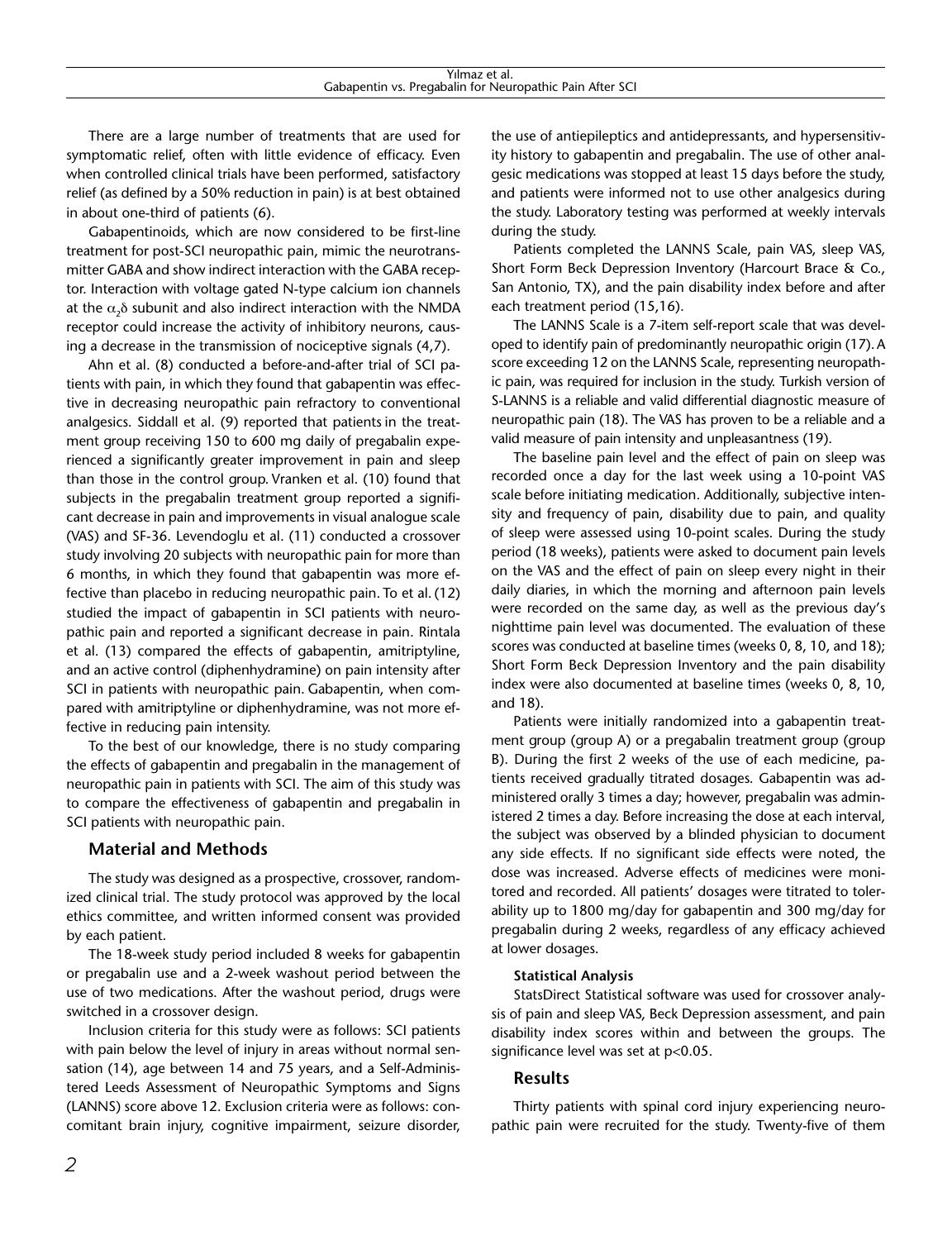#### Yılmaz et al. Gabapentin vs. Pregabalin for Neuropathic Pain After SCI

| Table 1. Raw data obtained from both groups |                   |                   |                     |                 |                   |                  |                  |                 |  |  |  |  |  |
|---------------------------------------------|-------------------|-------------------|---------------------|-----------------|-------------------|------------------|------------------|-----------------|--|--|--|--|--|
|                                             |                   |                   | <b>First period</b> |                 | Second period     |                  |                  |                 |  |  |  |  |  |
|                                             | Pregabalin group  |                   | Gabapentin group    |                 | Pregabalin group  |                  | Gabapentin group |                 |  |  |  |  |  |
|                                             | <b>Beginning</b>  | End               | <b>Beginning</b>    | End             | <b>Beginning</b>  | End              | <b>Beginning</b> | End             |  |  |  |  |  |
| Pain VAS                                    | $7.05 \pm 1.92$   | $3.83 \pm 3.40$   | $7.02 \pm 1.63$     | $4.77 \pm 2.77$ | $7.42 \pm 1.66$   | $2.53 \pm 1.98$  | $8.60 \pm 1.34$  | $5.00 \pm 1.41$ |  |  |  |  |  |
| Sleep VAS                                   | $4.92 \pm 3.94$   | $3.23 + 4.13$     | $5.14 \pm 3.84$     | $1.72 \pm 2.79$ | $5.00 + 4.5$      | $0.81 \pm 1.64$  | $5.40 \pm 5.07$  | $1.25 \pm 2.5$  |  |  |  |  |  |
| <b>BDI</b>                                  | $17.42 \pm 10.94$ | $14.23 \pm 11.79$ | $10.64 \pm 5.31$    | $10.5 \pm 5.0$  | $12.12 \pm 3.64$  | $10.85 \pm 3.80$ | 13.80±13.31      | $6.5 \pm 2.64$  |  |  |  |  |  |
| <b>PDI</b>                                  | $18.50\pm16.44$   | 15.69±15.65       | 23.28+22.24         | 14.92±20.83     | $15.37 \pm 20.98$ | $8.0 \pm 11.83$  | $16.80{\pm}7.82$ | $17.5 \pm 9.98$ |  |  |  |  |  |

VAS: visual analog scale; PDI: pain disability index; BDI: Beck depression inventory

| Table 2. Crossover analysis of the results |                                                      |      |                                     |      |                           |      |                                          |      |  |  |  |
|--------------------------------------------|------------------------------------------------------|------|-------------------------------------|------|---------------------------|------|------------------------------------------|------|--|--|--|
|                                            | <b>Test for relative</b><br>effectiveness of 2 drugs |      | <b>Test for treatment</b><br>effect |      | Test for period<br>effect |      | Test for treatment-period<br>interaction |      |  |  |  |
|                                            |                                                      |      |                                     | p    |                           | p    |                                          |      |  |  |  |
| Pain                                       | $-1.97$                                              | 0.06 | $-1.98$                             | 0.06 | $-1.07$                   | 0.3  | $-0.76$                                  | 0.45 |  |  |  |
| PDI                                        | $-0.69$                                              | 0.50 | $-0.70$                             | 0.49 | $-1.38$                   | 0.18 | $-0.74$                                  | 0.47 |  |  |  |
| <b>BDI</b>                                 | 0.61                                                 | 0.55 | 0.61                                | 0.55 | $-1.04$                   | 0.31 | $-1.63$                                  | 0.12 |  |  |  |
| Sleep                                      | 0.48                                                 | 0.64 | 0.47                                | 0.64 | $-0.74$                   | 0.47 | $-0.36$                                  | 0.72 |  |  |  |

PDI: pain disability index; BDI: Beck depression inventory

were male (83.3%), and 5 of them were female (16.7%), with age ranging from 14 to 63 years (mean age,  $32.93+11.87$ ). The mean time since injury was  $31.48 \pm 61.08$  months (range, 1-276 months). The mean motor score was 52+19.52, and the mean sensory score was 142.80+49.35.

Seven patients who did not want to change their medication while they were using the first drug (4 patients were using gabapentin and 3 patients were using pregabalin) and 2 patients who experienced the side effects of dizziness and nausea (both were in the pregabalin group) were dropped off. Finally, 21 patients completed the study (female: male, 2:19). The mean age was  $33.7 \pm 11.8$  years (range, 20-63 years). The mean time since injury was 30.3+65.9 months (range, 1-276 months).

The raw data of evaluations are presented in Table 1. Crossover analysis of the results revealed that there was no difference between both drugs in terms of all assessments of neuropathic pain (pain and sleep VAS, Beck depression inventory, and the pain disability index) outcome measures (p>0.05) (Table 2).

#### **Discussion**

The results of this study revealed that pregabalin was as effective as gabapentin in the treatment of neuropathic pain in patients with SCI. We also found that both gabapentin and pregabalin were effective in improving sleep and anxiety. This may reflect an improvement in daily functioning and ability to participate in life activities, which may be interpreted as an improvement in quality of life. There was no statistically significant difference between these 2 agents in terms of pain,

sleep, anxiety, daily functioning, and ability to participate in life activities.

Neuropathic pain is a common problem after SCI. Many studies have provided evidence that SCI-related pain leads to decreased function and quality of life (1). However, the present literature demonstrates a substantial need for comparative studies of pharmacologic therapies for neuropathic pain (20).

There is strong evidence supporting the use of gabapentin and pregabalin in the treatment of pain after SCI, particularly central or neuropathic pain (4). Gabapentin (8,11,12) and pregabalin (9,10) have both been shown to be effective in reducing such pain after SCI. They have been shown to be first-line therapy with tricyclic antidepressants in the most recent literature (19,21).

In a crossover study (11) involving 20 subjects with neuropathic pain for more than 6 months, it was found that gabapentin was more effective (p<0.05) than placebo in reducing neuropathic pain. Pain relief was observed with gabapentin use from the beginning of the study; however, statistically significant pain relief started from the second week, and this corresponded to a dose of 1800 mg/day. Therefore, we titrated the dosages up to 1800 mg/day for gabapentin as an optimum dosage in our study. A randomized trial of pregabalin in patients with neuropathic pain due to SCI showed strong evidence that 150-600 mg/day pregabalin was effective in reducing duration-adjusted average change in pain compared with baseline (22). In current study, we observed significant pain relief with 300 mg/day pregabalin.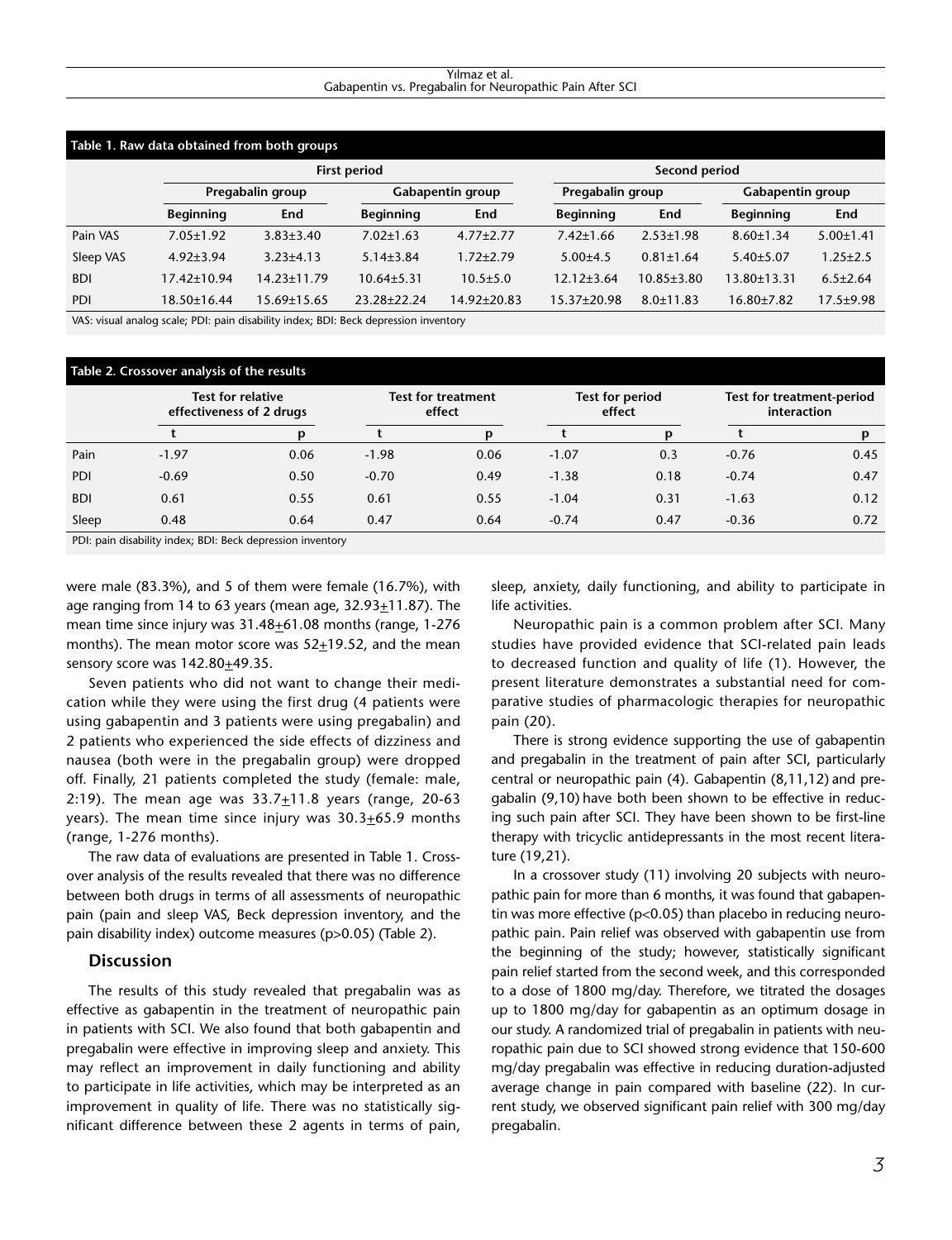Adverse effects of gabapentin and pregabalin have been reported to be minor and well tolerated, consisting primarily of somnolence, dizziness, weakness, edema, vertigo, and headache. These drugs also have the benefit of limited interactions with other medications and the lack of organ toxicity (11). In our study, 2 patients in the pregabalin group experienced side effects. These side effects led to discontinuation of treatment (dizziness and nausea) and were similar to the literature (4,9).

One important issue to be considered during crossover analysis is carryover or residual effects. Carryover effects occur when the effect of treatment given in the first period persists into the second period and changes the effect of the second treatment. The absence of a statistically significant period effect or treatment-period interaction in our study revealed that there was no carryover effect.

The limitations of our study were a small sample size and the lack of quality of life assessment. In this study, the results revealed that the efficacy of pregabalin for pain was superior to the efficacy of gabapentin, although it was not statistically significant (p=0.06). A larger sample size may clarify this potential trend toward significance. Further studies should compare the effects of gabapentinoids on daily functioning and quality of life in patients with SCI.

# **Conclusion**

According to the results of our study, both gabapentin and pregabalin can be added to the list of first-line medications for the treatment of neuropathic pain in patients with SCI.

**Ethics Committee Approval:** Ethics committee approval was received for this study from the ethics committee of Gülhane Military Medical Academy.

**Informed Consent:** Written informed consent was obtained from patients who participated in this study.

**Author contributions:** Concept - B.Y.; Design - B.Y.,E.Y.; Supervision - A.S.G., A.K.T.; Resource - E.Y., Ö.K.O.; Materials - E.Y., Ö.K.O.; Data Collection and/or Processing -B.Y., E.Y., Ö.K.O.; Analysis and/or Interpretation - B.Y., A.S.G.; Literature Search - B.Y., Ö.K.O.; Writing - B.Y., E.Y., A.S.G.; Critical Reviews - E.Y., A.K.T.

**Conflict of Interest:** No conflict of interest was declared by the authors.

**Financial Disclosure:** The authors declared that this study has received no financial support.

### **References**

- 1. Stormer S, Gerner HJ, Gruninger W, Metzmacher K, Föllinger S, Wienke C, et al. Chronic pain/ dysaesthesiae in spinal cord injury patients: results of a multicentre study. Spinal Cord 1997;35:446-55. **[\[CrossRef\]](http://dx.doi.org/10.1038/sj.sc.3100411)**
- 2. Donnelly C, Eng JJ. Pain following spinal cord injury: the impac on community reintegration. Spinal Cord 2005;43:278-82. **[\[CrossRef\]](http://dx.doi.org/10.1038/sj.sc.3101702)**
- 3. Siddall PJ, McClelland JM, Rutkowski SB, Cousins MJ. A longitudinal study of the prevalence and characteristics of pain in the first 5 years following spinal cord injury. Pain 2003;103:249-57. **[\[CrossRef\]](http://dx.doi.org/10.1016/S0304-3959(02)00452-9)**
- 4. Teasell RW, Mehta S, Aubut JA, Foulon B, Wolfe DL, Hsieh JT, et al; Spinal Cord Injury Rehabilitation Evidence Research Team. A systematic review of pharmacologic treatments of pain after spinal cord injury. Arch Phys Med Rehabil 2010;91:816-31. **[\[CrossRef\]](http://dx.doi.org/10.1016/j.apmr.2010.01.022)**
- 5. D'Angelo R, Morreale A, Donadio V, Boriani S, Maraldi N, Plazzi G, et al. Neuropathic pain following spinal cord injury: what we know about mechanisms,assessment and management. Eur Rev Med Pharmacol Sci 2013;17:3257-61.
- 6. Finnerup NB, Johannesen IL, Sindrup SH, Bach FW, Jensen TS. Pain and dysesthesia in patients with spinal cord injury: A postal survey. Spinal Cord 2001;39:256-62. **[\[CrossRef\]](http://dx.doi.org/10.1038/sj.sc.3101161)**
- 7. Hendrich J, Van Minh AT, Heblich F, Nieto-Rostro M, Watschinger K, Striessnig J, et al. Pharmacological disruption of calcium channel trafficking by the alpha2delta ligand gabapentin. Proc Natl Acad Sci USA 2008;105:3628-33. **[\[CrossRef\]](http://dx.doi.org/10.1073/pnas.0708930105)**
- 8. Ahn SH, Park HW, Lee BS, Moon HW, Jang SH, Sakong J, et al. Gabapentin effect on neuropathic pain compared among patients with spinal cord injury and different durations of symptoms. Spine 2003;28:341-6. **[\[CrossRef\]](http://dx.doi.org/10.1097/01.BRS.0000048464.57011.00)**
- 9. Siddall PJ, Cousins MJ, Otte A, Griesing T, Chambers R, Murphy TK. Pregabalin in central neuropathic pain associated with spinal cord injury: a placebo-controlled trial. Neurology 2006;67:1792-800. **[\[CrossRef\]](http://dx.doi.org/10.1212/01.wnl.0000244422.45278.ff)**
- 10. Vranken JH, Dijkgraaf MG, Kruis MR, Van der Vegt MH, Hollmann MW, Heesen M. Pregabalin in patients with central neuropathic pain: a randomized, double-blind, placebo-controlled trial of a flexible-dose regimen. Pain 2008;136:150-7. **[\[CrossRef\]](http://dx.doi.org/10.1016/j.pain.2007.06.033)**
- 11. Levendoglu F, Ogun CO, Ozerbil O, Ogun TC, Ugurlu H. Gabapentin is a first line drug for the treatment of neuropathic pain in spinal cord injury. Spine 2004;29:743-51. **[\[CrossRef\]](http://dx.doi.org/10.1097/01.BRS.0000112068.16108.3A)**
- 12. To TP, Lim TC, Hill ST, Frauman AG, Cooper N, Kirsa SW, et al. Gabapentin for neuropathic pain following spinal cord injury. Spinal Cord 2002;40:282-5. **[\[CrossRef\]](http://dx.doi.org/10.1038/sj.sc.3101300)**
- 13. Rintala DH, Holmes SA, Courtade D, Fiess RN, Tastard LV, Loubser PG. Comparison of the effectiveness of amitriptyline and gabapentin on chronic neuropathic pain in persons with spinal cord injury. Arch Phys Med Rehabil 2007;88:1547-60. **[\[CrossRef\]](http://dx.doi.org/10.1016/j.apmr.2007.07.038)**
- 14. Cardenas DD, Turner JA, Warms CA, Marshall HM. Classification of chronic pain associated with spinal cord injuries. Arch Phys Med Rehabil 2002;83:1708-14. **[\[CrossRef\]](http://dx.doi.org/10.1053/apmr.2002.35651)**
- 15. Rejas J, Riberab MV, Ruiz M, Masrramon X. Psychometric properties of the MOS (Medical Outcomes Study) Sleep Scale in patients with neuropathic pain. Eur J Pain 2007;11:329-40. **[\[CrossRef\]](http://dx.doi.org/10.1016/j.ejpain.2006.05.002)**
- 16. Tait RC, Pollard CA, Margolis RB, Duckro PN, Krause SJ. The Pain Disability Index: psychometric and validity data. Arch Phys Med Rehabil 1987;68:438-41.
- 17. Bennett M. The LANSS Pain Scale: the Leeds assessment of neuropathic symptoms and signs. Pain 2001;92:147-57. **[\[CrossRef\]](http://dx.doi.org/10.1016/S0304-3959(00)00482-6)**
- 18. Koc R, Erdemoglu AK. Validity and reliability of the Turkish Selfadministered Leeds Assessment of Neuropathic Symptoms and Signs (S-LANSS) questionnaire. Pain Med 2010;11:1107-14. **[\[CrossRef\]](http://dx.doi.org/10.1111/j.1526-4637.2010.00837.x)**